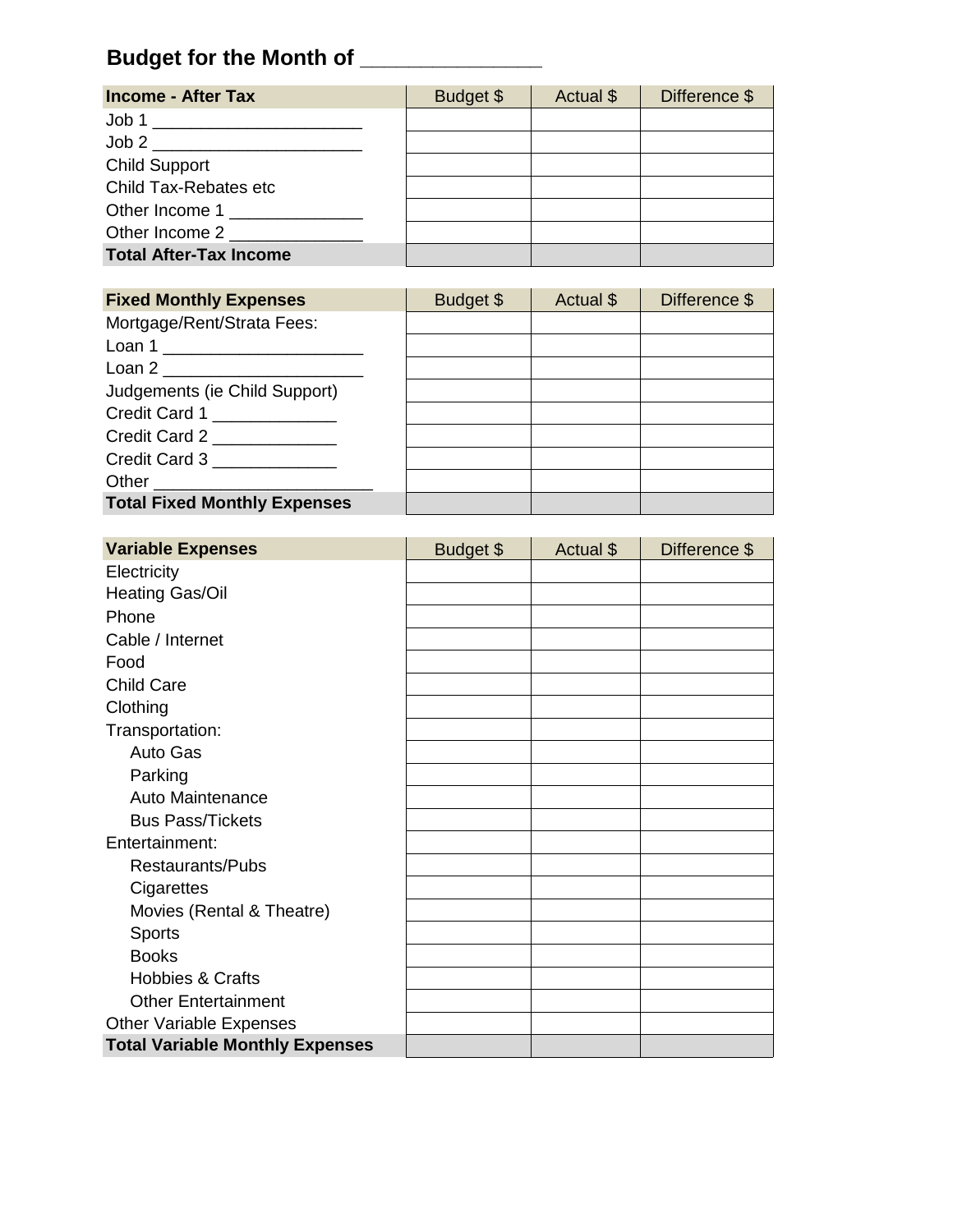## **Budget for the Month of \_\_\_\_\_\_\_\_\_\_\_\_\_\_\_**

| <b>Saving for Infrequent Expenses</b> | Budget \$ | Actual \$ | Difference \$ |
|---------------------------------------|-----------|-----------|---------------|
| Home Repair                           |           |           |               |
| Home Insurance                        |           |           |               |
| Auto Insurance                        |           |           |               |
| Life Insurance                        |           |           |               |
| Taxes - Property                      |           |           |               |
| <b>Annual Income Taxes</b>            |           |           |               |
| <b>Holiday Expenses</b>               |           |           |               |
| <b>Birthdays</b>                      |           |           |               |
| Other                                 |           |           |               |
| Interest Earned on Savings Account(s) |           |           |               |
| <b>Total Infrequent Expenses</b>      |           |           |               |

| <b>Infrequent Expenses - Spending</b> |     | Balance Fwd \$ | Actual \$ | Mo Applied \$ | New Balance \$ |
|---------------------------------------|-----|----------------|-----------|---------------|----------------|
| Home Repair                           |     |                |           |               |                |
| Home Insurance                        |     |                |           |               |                |
| Auto Insurance                        |     |                |           |               |                |
| Life Insurance                        |     |                |           |               |                |
| Taxes - Property                      |     |                |           |               |                |
| Annual Income Taxes \$                |     |                |           |               |                |
| <b>Holiday Expenses</b>               | \$. |                |           |               |                |
| <b>Birthdays</b>                      | \$  |                |           |               |                |
| Other                                 |     |                |           |               |                |
| Interest Earned on Savings Account(s) |     |                |           |               |                |
| <b>Total Infrequent Expenses</b>      |     |                |           |               |                |

| <b>Saving for Monthly \$ Goals</b>    | Budget \$ | Actual \$ | Difference \$ |
|---------------------------------------|-----------|-----------|---------------|
| Pay Down Credit Cards                 |           |           |               |
| <b>Emergency Fund</b>                 |           |           |               |
| <b>RRSP</b>                           |           |           |               |
| Other                                 |           |           |               |
| Interest Earned on Savings Account(s) |           |           |               |
| <b>Total Financial Goals</b>          |           |           |               |

| Budget \$ | Actual \$ | Difference \$ |
|-----------|-----------|---------------|
|           |           |               |
|           |           |               |
|           |           |               |
|           |           |               |
|           |           |               |
|           |           |               |

| <b>Total Income</b> |  |  |
|---------------------|--|--|